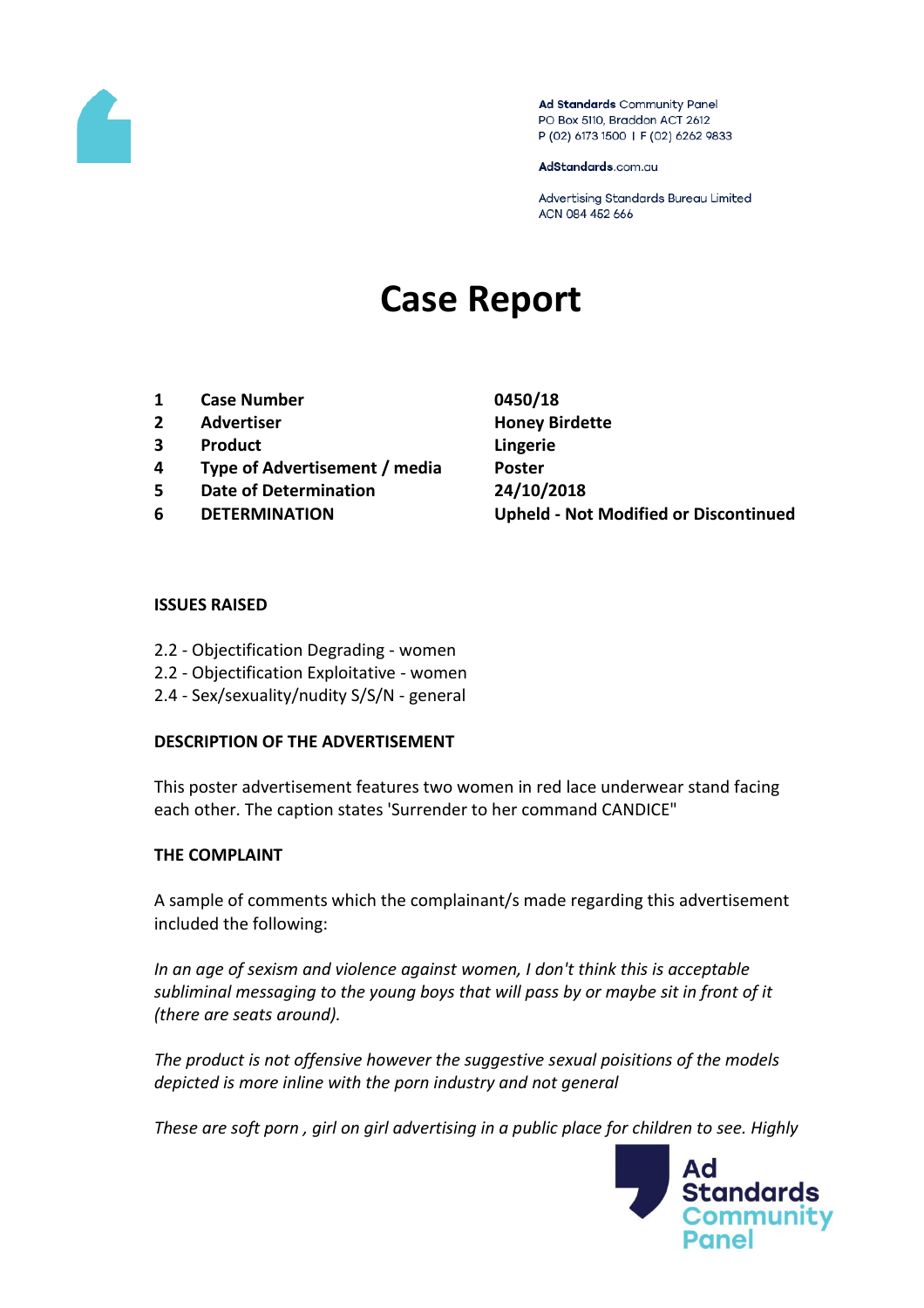

*suggestive highly inappropriate.*

## **THE ADVERTISER'S RESPONSE**

Comments which the advertiser made in response to the complainant/s regarding this advertisement include the following:

*Ad Standards are fully aware that we are a target. The most recent Collective Shout Campaign is evidence of this:* 

*https://www.collectiveshout.org/collective\_shout\_responds How is it that men's nipples do not warrant complaint, however a highly faded female nipple that is covered by a lace bra can now lead to sexual assault. How offensive?! No child is looking at an image of a woman in lingerie and saying 'I'm offended'. It's a frightening development for the modern woman and Ad Standards decision is one we do not agree with. We are here to empower women and we are going to continue to do so.*

### **THE DETERMINATION**

The Ad Standards Community Panel (the "Panel") considered whether this advertisement breaches Section 2 of the AANA Code of Ethics (the "Code").

The Panel noted the complainants' concerns that the advertisement featured a sexualised image of two women that was inappropriate for a broad audience which would include children.

The Panel viewed the advertisement and noted the advertiser's response.

The Panel considered whether the advertisement was in breach of Section 2.2 of the Code. Section 2.2 of the Code states: "Advertising or marketing communications should not employ sexual appeal in a manner which is exploitative or degrading of any individual or group of people."

The Panel noted the AANA Practice Note which provides guidance on the meaning of the terms exploitative and degrading:

Exploitative - (a) taking advantage of the sexual appeal of a person, or group of people, by depicting them as objects or commodities; or (b) focussing on their body parts where this bears no direct relevance to the product or service being advertised. Degrading – lowering in character or quality a person or group of people.

The Panel noted the complainants' concern that the advertisement objectifies women.

The Panel first considered whether the advertisement used sexual appeal.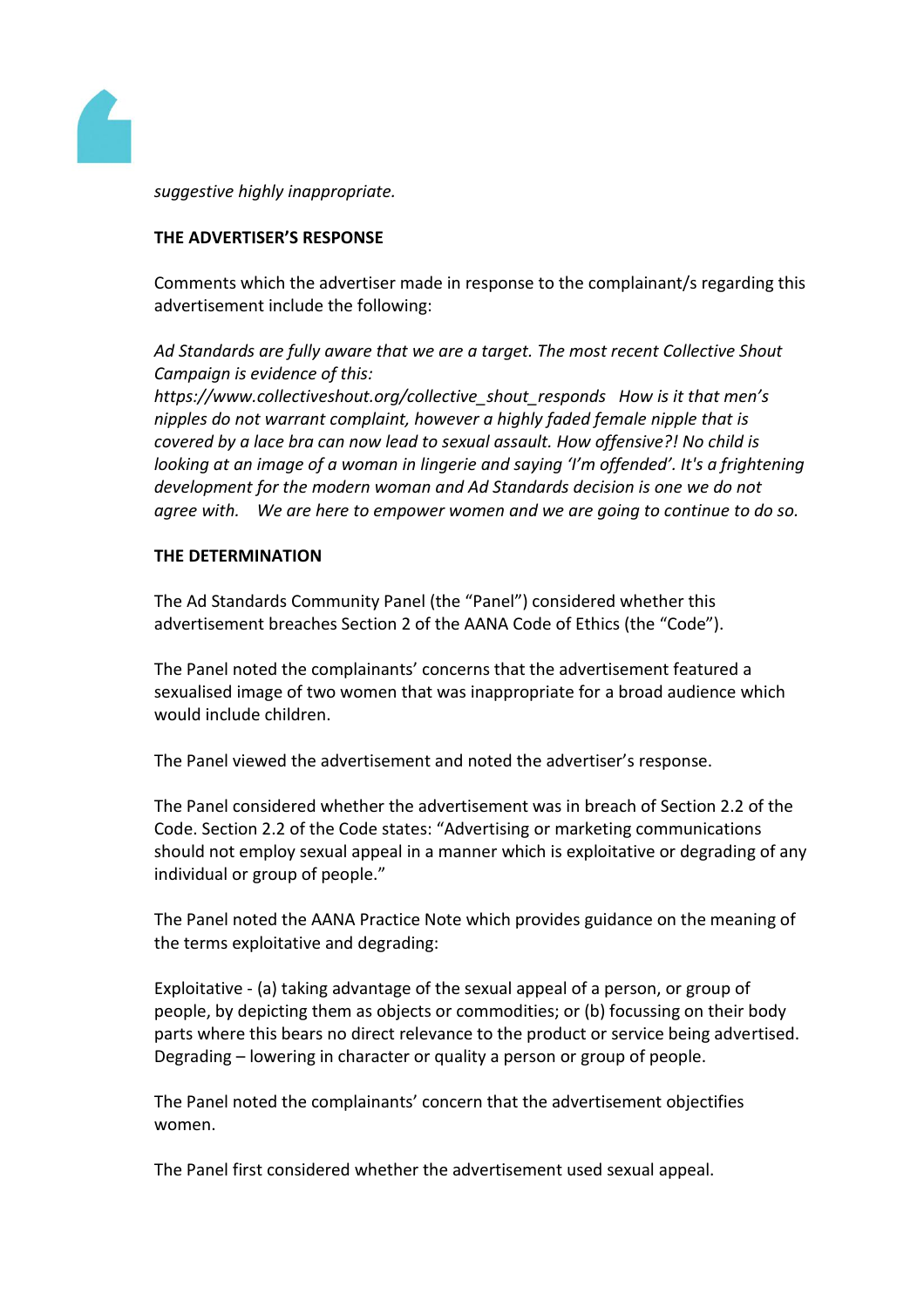

The Panel noted the poster advertisement featured two women in red lingerie with the caption "surrender to her command – CANDICE". A blonde model is depicted standing over a brunette model whose head is tilted to the side. The Panel considered that the women wearing lingerie in combination with their poses did constitute sexual appeal.

The Panel then considered whether the advertisement used sexual appeal in a manner that was exploitative of an individual or group of people.

The Panel considered that there is no focus on a particular body part; however the depiction of lingerie is relevant to the style of lingerie being sold.

The Panel considered that the advertisement did not suggest either woman either was an object, or was available for sale, rather the advertisement featured the women wearing the underwear that was for sale.

The Panel considered that the advertisement did not use sexual appeal in a manner that was exploitative of an individual or group of people.

The Panel then considered whether the advertisement used sexual appeal in a degrading manner.

The Panel considered that the advertisement depicted the women as confident and comfortable, and considered that the advertisement did not depict the women in a way which lowered them in character or quality.

The Panel considered that the advertisement did not use sexual appeal in a degrading manner.

On that basis, the Panel determined that the advertisement did not employ sexual appeal in a manner which is exploitative or degrading of any individual or group of people, and did not breach Section 2.2 of the Code.

The Panel considered whether the advertisement was in breach of Section 2.4 of the Code. Section 2.4 of the Code states: "Advertising or Marketing Communications shall treat sex, sexuality and nudity with sensitivity to the relevant audience".

The Panel noted that this poster advertisement was in the window of a store and was visible to people walking past the store, and considered that the relevant audience for this poster would be broad and would include children.

The Panel considered the complainants' concerns that the advertisement is pornographic and too explicit for a shopping centre.